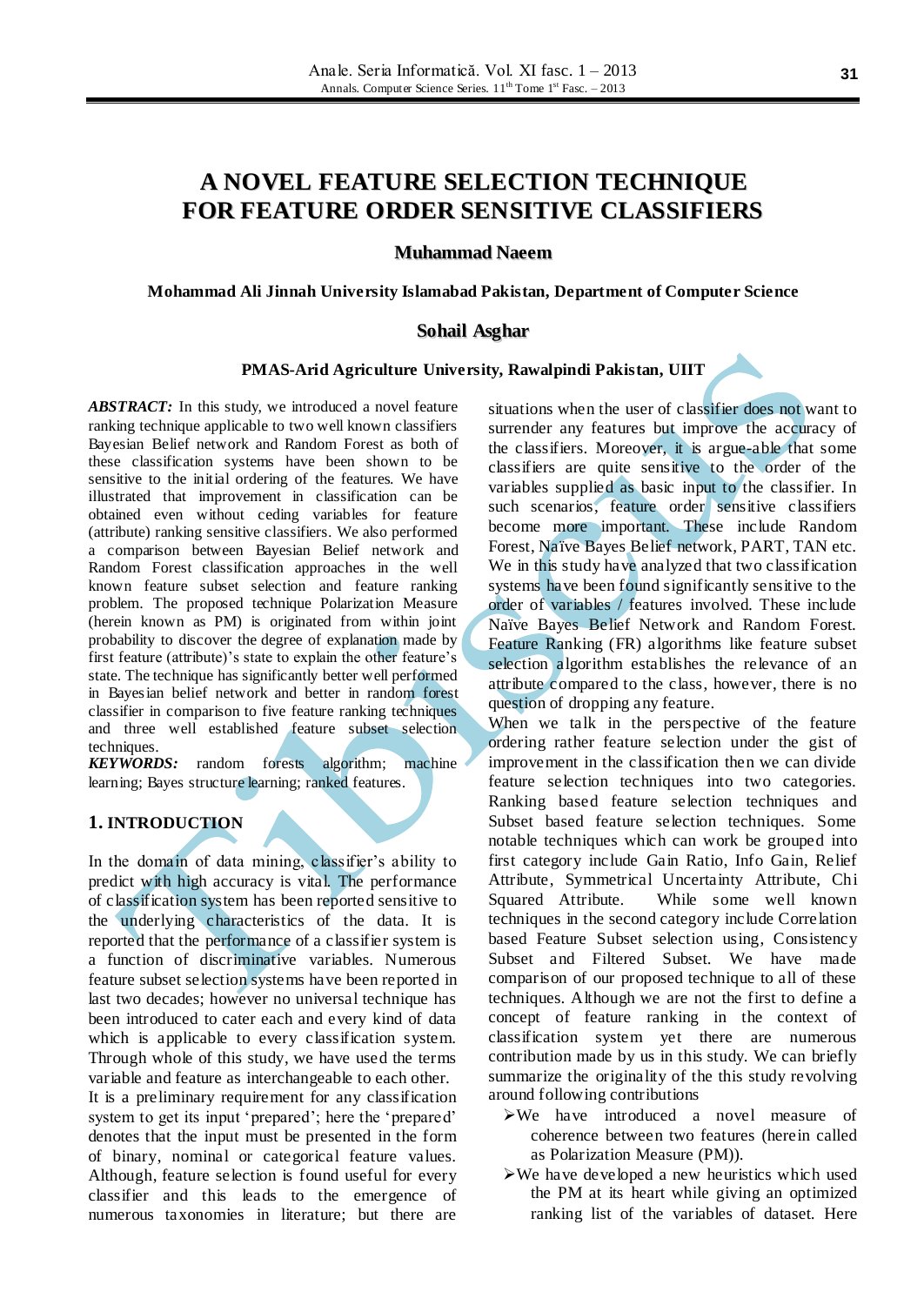optimized stands for the best ranking of the features for the classifier

- $\triangleright$  The introduced technique is not only efficient but also giving better result as compared to its peer techniques.
- $\triangleright$ The introduced technique is quite scale able as well as stable to very large and very small dataset.
- We have shown empirical results for the comparison between well known ranking feature selection techniques with some recommendations.

The rest of the paper is organized into five sections. Section 2 and 3 covers some basic background of random forest and BBN classifier in perspective of their importance, core functionality and sensitivity towards feature ranking. In section 4, we have introduced our proposed technique. In section 5, we have discussed the empirical results supporting our claims made in this section. In section 6, we have delivered some useful conclusion after discussion on the topic in this study.

#### **2. RANDOM FOREST CLASSIFIER**

Random Forest classifier which is a homogeneous ensemble was initially introduced by Breiman [Bre01]. It takes un-pruned decision trees such that each node of the tree with best feature from a randomly selected subset out of all features is chosen. The data sampling used in this process is bootstrap in which sampling is performed with replacement from the original dataset. The un-pruned trees are built for reducing bias while the randomization is meant for maintaining high diversity between trees in the forest. We shall recall that here Bias denotes the systematic error term which is independent of the underlying learning sample; whereas the variance is the error caused due to the variability of the model in the learning sample randomness. The crux of this classifier revolves around it voting. Decisions are determined through simple voting. This approach has been recognized a well known, well established successful ensemble methods. The generalization error of a forest depends on the strength of the individual trees in the forest and upon the dependence between them. Random forests approach delivers high classification accuracy as compared to numerous well established classification techniques such as AdaBoost [FS95] and SVM [Vap99]. The reason behind its better performance roots in its abililty of being robust to noise, void of over fitting problem and its improved time complexity [Die00]. One notable characteristic is its high efficiency over significantly large dataset. The application of RF classifier has been reported in diversified domain of interest. Some include identifying curvilinear

structure of mammograms in the domain of biomedical image processing [B+11], Genomic selection [OPS11], machine fault diagnosis [YDH08], Natural Language Processing [KP08] and many more.

Breiman [Bre01] indicated that Random Forest is akin to generate error rates almost at the same level as in case of Bayes rate in various domain of interest. However, [Rob04] pointed out that improvement in accuracy in some domain is possible either through application of a combination of various feature selection criteria to decrease correlation in the forests, or in other way, substitution of majority voting by means of locally weighted voting. This motivates us that there is a significant margin to apply any of the technique to improve the accuracy of Random Forest classifier. Ozcift [Ozc12] introduced a wrapper feature subset evaluator which uses Random Forest as its kernel. They exercised the evaluator over four dataset and presented improved results in comparison to fifteen classifiers. However, their technique surrender very large fraction of actual dataset. Such technique may become argue able in situations where the users have the intention to utilize all or large proportion of the original features. Menze et al. [M+11] introduced a version of Random Forest namely oblique Random Forest (oRF). It was shown that oRF is built out of multivariate trees which precisely learn optimal split directions at internal nodes employing linear discriminative models instead of applying the random coefficients in RF. Moreover it was also observed that it is optimized in classification ROC Area for those dataset which have tighter correlation among features; however its overall usefulness is limited to only binary classes. Breiman [Bre01] pointed out that the un-pruned trees in random forest are drawn for reducing bias. Earlier to it, Buntine [Bun92] presented Bayesian based classification algorithms for the purpose of tree averaging to shorten the variance in learning procedures. Later on, numerous techniques used Naïve Bayes theorem in their discriminant functions.

#### **3. BAYESIAN NETWORK CLASSIFIER**

A Bayesian network encodes the probabilistic relationship with the given data to model in perspective of a class variable. This model is capable of not only describing the data but can also produce new instance of the features possessing same statistical properties as in the original dataset. A BBN encodes the probability distribution of variables know as P(x) such that a vector of variables  $X = \{X_1, X_2, \ldots\}$  $X_3, \ldots, X_d$ . We can write it as tuple of  $(M, \Theta)$  where M indicates model comprised of Directed Acyclic Graph (DAG) and  $\Theta$  indicates the maximum likelihood parameter for the model M. The objective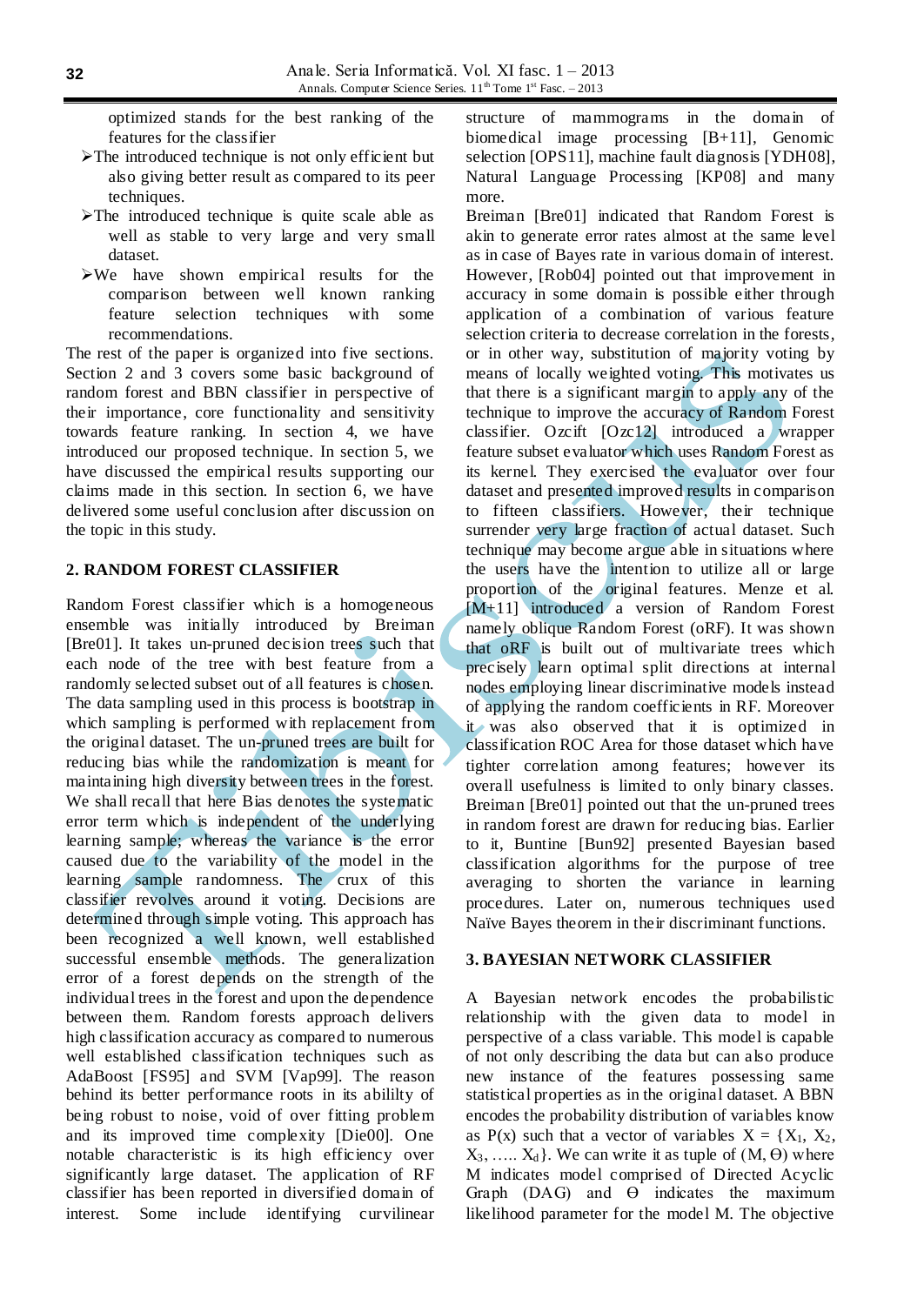function in structure learning is to obtain the optimized model among a super exponential number of possible models. In BBN, the factorization of the probability distribution of variables is carried out by a Bayesian network induced by a cheap local search mechanism like K2, TAN etc. K2 algorithm [CH92] draws a Belief network out of discrete features with the underlying conditional independence. One notable assumption which is quite sensitive to performance of this algorithm is ordered set of attributes. This assumption of preordering attributes asserts that for any attribute, no attribute can be its parent provided if it comes later in order after that specific attribute. It means the last attribute in the ordered list may be tested against all of the other attributes for being its possible parent; while the first attribute must not have any parent at all. This first attribute will be treated a root node in DAG. The algorithm employs a greedy heuristic in which parent set for each node is developed with the underlying criteria whether addition of a node in parent list maximize the probability structure of the whole network or not. The crux of this algorithm revolves around this mathematical formulation as below:

$$
f(i, \pi_i) = \prod_{j=1}^{qi} \frac{(r_i - 1)!}{N_{ij} + r_i - 1)!} \prod_{k=1}^{ri} \alpha ijk!
$$

We shall refer the research by Cooper et al., [CH92] for its complete explanation and in depth working functionality. But here in this study we are concerned only with highlighting this fact that ordering of attributes plays an important role in K2 algorithm. The effective application of K2 algorithm has been shown in many research studies [CSG04, Hsu04, Car09]. The problem of attribute ordering in BBN can be tackled in two ways, either the knowledge of a domain expert may determine the preferred ordering list or otherwise we are left with automatic technique in which some machine intelligent algorithm defines the appropriate ordering such that quality of the learnt structure be higher than other possible structures out of a very large space of structures.

Some related literature review includes [Z+04]; Zio et al. [Z+04] argued the ordering be made according to reliability. The term reliability was a function of low quantity in missing values with considerable higher level of availability of data. It is argue-able that such an approach is limited to only dataset possessing missing records. Friedman et al., [F+00] shows that search space for asserting most suitable ordered list of features is less in size in comparison to search for optimized Bayesian structure ; where the later was proved to be NP hard [CMH03]. A very much related technique was introduced by Estevam et al., [E+07]. They showed that chi squared statistical test [DeG70]

and information gain [Qui93] metric are quite useful to evaluate a better variable ordering scheme using the K2 heuristics for learning BBN out of data. They illustrated their empirical results over a few dataset. In this study, we introduced an approach based on a novel measure for feature ranking suitable for BBN Classifier learning and random forest classifiers context and while doing so, we have also made comparison to chi square and information ga in based techniques.

#### **4. TOWARDS A NOVEL FEATURE RANKING MEASURE**

The central issue in supervised data mining techniques is associated with induction of discriminant model identifying a given instance of an object mapping into a specific class. The induction of the classifier requires that each object is to be enumerated by means of an array of variables. With the advent of advanced computational technologies, data with numerous features is quite a norm. In this scenario, a fundamental axiom is built: the degree of usefulness of all of the available variables for inducing the optimized model. Here the data mining community usually comes up with the idea of selecting the best subset; however there might be the situation when not even a single feature can be surrendered while still keeping the target of optimized induction model.

It is useful if we develop mathematical expression by characterizing feature ranking problem in the context of machine learning. We begins with  $T = D(F,C)$  as a sampling space or also known as training dataset in which there are g features and h instances; the set of features can be expressed as  $F = \{f_1, ..., f_g\}$  and the dataset instances can be represented as  $D = \{d_1, ..., d_h\}.$ Moreover  $C = \{c_1, ..., c_n\}$  refers to the set of tagged labels so here in this case they are classes. For each instance  $d_x \in D$ , it can be denoted as a vector of features, i.e.,  $o_x=(v_{x1}, ..., v_{xg})$ , where  $v_{xk}$  is the value of  $o_x$  related to the feature  $f_l$ . Given a training dataset T= D (F, C), the task of learning algorithms for classification is to induce a hypothesis  $h_0: F_l \to \mathbb{C}$ from T, where F*l* is the value domain of  $f_l$  ∈F.

After this brief introduction we shall move towards inscribing polarity measure between a feature and class attribute. Let the distinct state of the feature are expressed as  $F_1 = \{1, \dots, m\}$  while the distinct states of the class attribute are  $C = \{1, \ldots, n\}$ . The value of h is already defined as the count of instances in the dataset. Now we denote  $a_{ii}$  as the joint probability among feature  $F_1$  and Class C, then Polarity Measure (PM) can be mathematically denoted as below: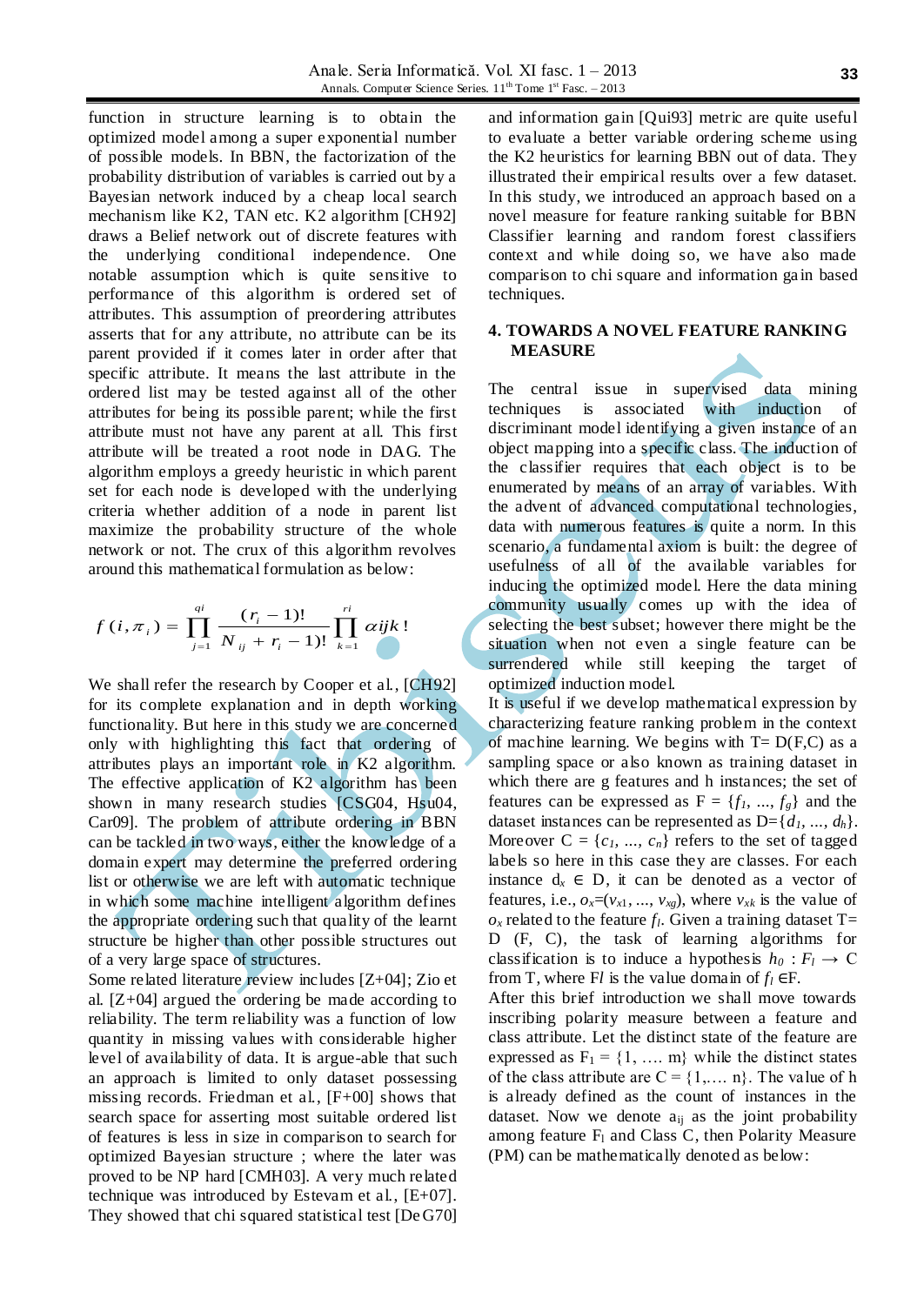$$
PM (f_i, C) = \sum_{i=1}^{m} \left[ \left( \max_{i=1}^{m} \arg \left[ a_{ij} \atop i=1 \right] \right) / h \right] \qquad (1)
$$

The above equation is in fact a mathematical expression to find the polarity measure between any of two attributes; the only difference is that the class is placed at the second position. For the purpose of comparison it is compulsory to calibrate the value of PM between 0 and 1. The equation above gives a value from 0 to 1 in the following particular situations.

$$
PM_{\max} \leftarrow 0: \left[ \begin{array}{cc} \begin{matrix} m, & \hat{\mathbb{1}} \\ \begin{matrix} m, & \hat{\mathbb{1}} \\ \end{matrix} & \begin{matrix} m, & \hat{\mathbb{1}} \\ \vdots & \hat{\mathbb{1}} \end{matrix} \\ \begin{matrix} i=1, j=1 \end{matrix} & \begin{matrix} m, & \hat{\mathbb{1}} \\ \end{matrix} & \begin{matrix} m, & \hat{\mathbb{1}} \\ \end{matrix} \end{array} \right] \rightarrow 0 \quad (2)
$$
\n
$$
PM_{\max} \leftarrow 1: \left[ \begin{matrix} m, & \hat{\mathbb{1}} \\ \begin{matrix} m, & \hat{\mathbb{1}} \\ \vdots & \hat{\mathbb{1}} \end{matrix} & \begin{matrix} m, & \hat{\mathbb{1}} \\ \vdots & \hat{\mathbb{1}} \end{matrix} & \begin{matrix} m, & \hat{\mathbb{1}} \\ \vdots & \hat{\mathbb{1}} \end{matrix} \end{matrix} \right] \rightarrow h \quad (3)
$$

 $\begin{bmatrix} i=1, j=1 & \mathcal{Y} & i=1, j=1 & \mathcal{Y} \end{bmatrix}$ L  $a_{ij}$ : Joint probability with feature 1 in i<sup>th</sup> state and feature 2 in  $i<sup>th</sup>$  state.

 $i = 1, j = 1$   $i = 1, j = 1$ 

 $\overline{\phantom{a}}$ 

⇓

⇑

 $a_{ij}$ : Minimum joint probability among all of the possible space

 $a_{ij}$ : Maximum joint probability among all of the

possible space

In the next two step, we shall calculate the difference of the PM value such that the first value is PM  $(f_i, C_i)$ from feature to class where as the other value of  $PM(C_l, f_i)$  is obtained after swapping the position of the class node and the feature node. The net value is also divided by the later so as to find the net discirminant effect. All of these discriminant values are sorted in asending order. This will give us a list of feature which is ranked. We demonstrated that the polarization measure can explain the state of the class by means of expressing joint probability in a specific manner.

## **4.1 Asymptotic Analysis**

The equation for the PM given above indicates that it needs a single scan of all of the database transactions. It means the time complexity for this measure is O(n). However inside three iterations, we need to update the information into hash table such as:

*end for end for end for hashtable*  $a_{ij} \leftarrow D(v_i, c_j)$ *for*  $j = 1$ .......... *n for*  $i = 1$ ........ *m for*  $h = 1$  ...... *sizeof*  $(D)$ 

We know that Hash table time complexity is measured in terms of amortized analysis [AN07]. The amortized analysis is different from average-case performance analysis because of using probability in its analysis [AN07]. The best time complexity of open hashing in which a single array element can store any number of elements is  $O(1)$ . Whereas the worst time complexity is O(h) although we can improve it to  $O(Log(h))$  by using a balanced binary tree for each bucket. Hence, we can conclude that the total time complexity for the  $PM = O(h) \times O(\log(h))$  $= O(hxLog(h))$  in worst case while it is  $\Theta(h)$   $X \Theta(1) =$  $\Theta(h)$  in best case.

# **5. EMPIRICAL VALIDATION**

A number of benchmark datasets have been used for the evaluation in this study. These include dataset with binary classification problems as well as multivariate classification problems obtained from the UCI data repository [TC09]. Table 1 is indicating an overview of these dataset in which attributes count, number of rows (cases) and classes are shown. It is preferred if we select dataset with variety of information under these categories to avoid any bias results in favor of a specific technique. All of these dataset were discretized using weka [H+09].

To measure the ability of various feature ranking techniques along with their respective searching algorithm can be termed as the 'preferable choice'; we adopted the simple standard classification measure "Accuracy" in this experiment. Although other robust class imbalance measures are also available; however, we prefer to restrict the experimental evaluation to the "Accuracy" measure because firstly in weka system, it is produced up to three or fourth decimal level whereas other measures are rounded off. This level of precision certainly delivers a delicate difference between two values of accuracy. Secondly, there is an inherent monotonic relationship between all of these classification imbalance characteristics such that if accuracy of a classification result is higher for a specific dataset under certain pre requisites then all of the other class imbalance characteristics like true positive rate, recall, precision etc would also be higher in the same fashion. We may conclude that for sake of comparison; any of the class imbalance measure can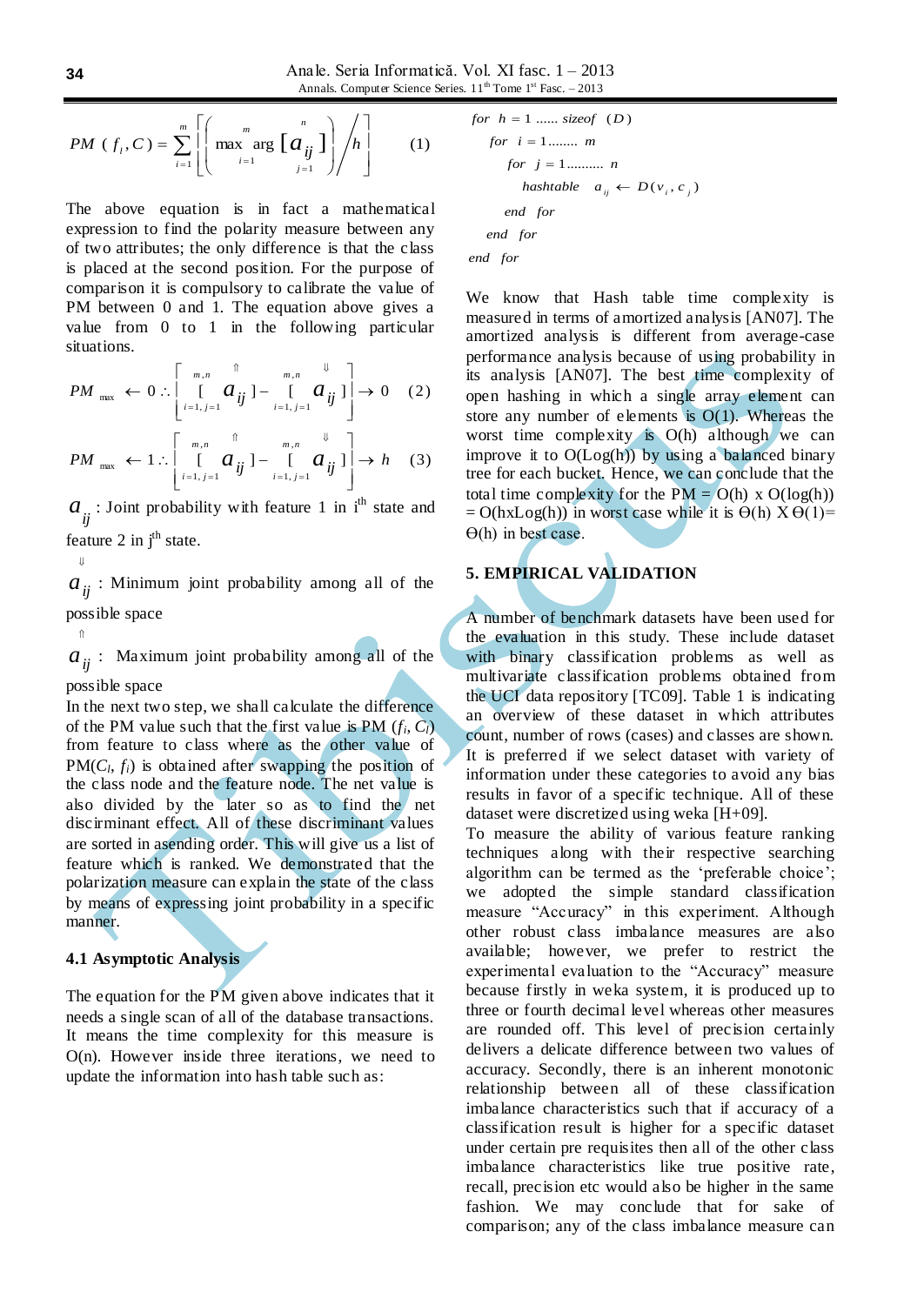be adopted and we in this experiment pick the simplest standard measure known as 'Accuracy' measure.

The setup of experiment related to classification includes selection of searching algorithm. The search algorithm during the structure learning is fixed to K2 where in the parameters for K2 were default

parameters in which initialize as Naïve Bayes is an important parameter. If it is set to false then it implies an empty network is to be used as initial network structure but if it is set to true then it means the initia l network being used for structure learning will be a Naive Bayes Network, in which there will be an arrow from the node to each other node.

| Dataset              | Attrib                   | Cases | Classes        | Dataset           | Attrib | Cases | Classes        |
|----------------------|--------------------------|-------|----------------|-------------------|--------|-------|----------------|
| Anneal               | 39                       | 898   | 5              | letter            | 17     | 20000 | 26             |
| Audiology            | 70                       | 226   | 24             | lymphography      | 19     | 148   | 8              |
| Australian           | 15                       | 690   | $\overline{2}$ | mammographic      | 6      | 830   | $\overline{2}$ |
| balance-scale        | 5                        | 625   | 3              | mofn              | 11     | 1324  | $\overline{2}$ |
| Bupa                 | $\tau$                   | 345   | $\overline{2}$ | monk-2            | 7      | 432   | $\overline{2}$ |
| Car                  | 7                        | 1728  | $\overline{4}$ | mutagenesis-atoms | 12     | 1618  | $\overline{c}$ |
| $^{\text{\#}}$ chess | 37                       | 3196  | $\overline{2}$ | nursery           | 9      | 12960 | $\overline{5}$ |
| Colic                | 23                       | 368   | $\overline{2}$ | pima              | 9      | 768   | $\overline{2}$ |
| contact_lenses       | 5                        | 24    | 3              | $*$ primary-tumor | 18     | 339   | 21             |
| $\sqrt[#cry]{crx}$   | 16                       | 690   | $\overline{2}$ | satimage          | 37     | 6435  | 6              |
| Diabetes             | 9                        | 768   | $\overline{2}$ | segment           | 20     | 2310  | 7              |
| $^*$ eastWest        | 26                       | 213   | $\overline{2}$ | shuttle           | 10     | 5800  | 6              |
| Flare                | 13                       | 1066  | 3              | sick              | 30     | 3772  | $\overline{2}$ |
| Glass                | 10                       | 214   | 6              | soybean-large     | 36     | 266   | 15             |
| glass2               | 10                       | 163   | $\overline{2}$ | tae               | 6      | 151   | 3              |
| Haberman             | $\overline{\mathcal{L}}$ | 306   | $\overline{2}$ | tic-tac-toe       | 10     | 958   | $\overline{c}$ |
| hayes-roth           | 5                        | 160   | 3              | titan ic          | 4      | 2201  | $\overline{2}$ |
| <i>*</i> hepatitis   | 20                       | 155   | $\overline{2}$ | vehicle           | 19     | 846   | 4              |
| kr-vs-kp             | 37                       | 3196  | $\overline{2}$ | vote              | 17     | 435   | $\overline{2}$ |
| $"$ labor            | 17                       | 57    | $\overline{2}$ | waveform          | 22     | 5000  | 3              |
| led7digit            | 8                        | 500   | 10             | ZOO               | 17     | 101   | $\overline{7}$ |

**Table 1. Dataset used in comparison of various feature subset evaluators**

We set the default value which is true. The second setting is related to implementation of markove blanket classifier. This setting indicates that when complete structure learning is achieved then it is tested whether every node is a part of markove blanket for the nominated class and if any node is out of this setting then a correction is made. The default setting was set to false in this case. Moreover, if it is set to true then a true effect of the feature ranking cannot be observed; this left with the option of proceeding with default setting of "false" in the underlying experiment. The other setting is maximum number of parents. In fact this setting is directly related to the computational efficiency of the structure learning in BBN. It is already an established fact that increasing this value may lead to exponentia l rise in time complexity of the algorithm. We chose a value such that we can get result for all the dataset with small or large number of attributes; the value we chose in our experiment is four. Another setting in K2 was related to random ordering of the input

feature which was also set to false. The status of random Order is nontrivial because in all of the evaluators, the ranking of attribute was about to be tested and if this value is set to a function of randomness then effect of the feature ranking and feature selection algorithm cannot be judged correctly. In fact, random ordering of the features and markove Blanket Classifier values has no effect if number of parents is restricted to only one. The default scoring function used in BBN is Bayes Information Criterion and the same was considered in the experiment.

The theoretical detail, significance and evolution of Bayes Information Criterions as a scoring function has already been enumerated in previous sections. While keeping in view the same trend of default setting, we also disable use AD Tree option and restrict the experiment to simple Estimator with alpha value of 0.5 which is a default value for simple Estimator of parameter learning. Other fixed parameters for BBN classification include 10 fold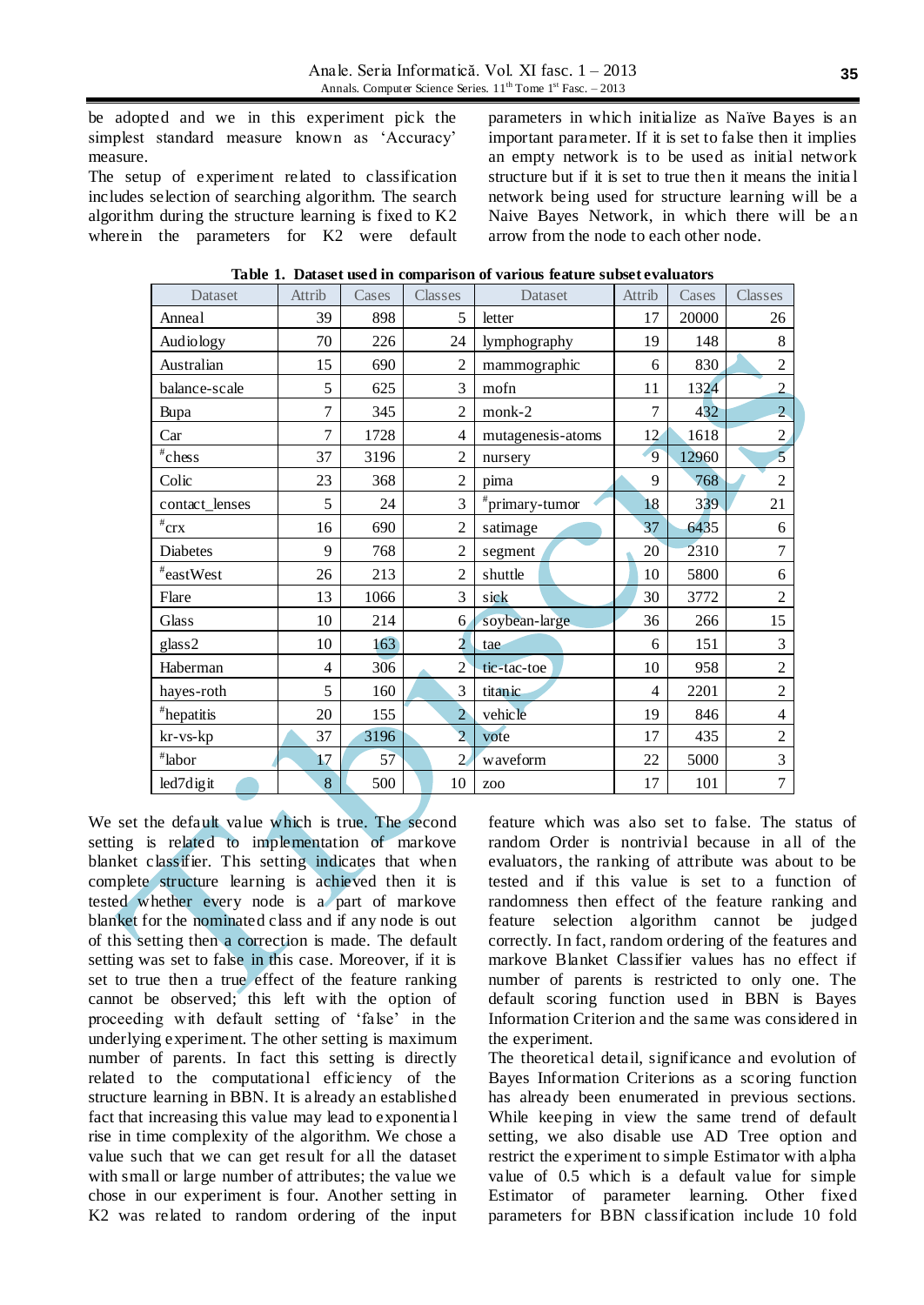cross validation. Some standard setting used in this experiment related to RF include the maximum depth of the trees set to unlimited, the number of features to be used in random selection was set to use all features as we are interested in ranking of features, the number of trees to be generated was set to 10 which is a default setting. The random number seed to be used is set to its default value of 1. The rationale behind using these default values is that the technique suggests these optimized parameters for best results so there was no argue in altering these default values. The design and comparison strategy used in the experiment is such that: we chose five feature ranking

evaluator (GNR), Info Gain evaluator (IGN), Relief Attribute Evaluator (RLA), Symmetrical Uncertainty Attribute evaluator (SUA) and Chi Squared Attribute evaluator (CSA). All of these evaluators used ranker as their searching heuristics. Apart from these feature ranking evaluators, we also used three well known feature selection techniques being used with their optimized searching algorithm. These include Correlation based Features Selection (CFS) evaluators using Best First (BF) searching algorithm [Hal00], Consistency Subset (CNS) evaluator and Filtered Subset evaluator (FLS) both using Greedy Stepwise (GS) searching algorithm.



**Fig. 1. Comparison of PM to peer techniques using Random Forest classifier**



**Fig. 2. Comparison of PM to peer techniques using Bayes Belief Network**

Empirically, it is seen from figure 1 and 2 that PM feature ranking strategy improves RF classification performance in eighteen dataset while it does not affect the performance in 9 cases albeit it give poor results in fourteen datasets. This result is

comparatively better in comparison to its peer techniques. Moreover, it also indicates that there are situations when choosing a part of whole space of features may lead to poor performance of the classifier as such in the case of CFS using its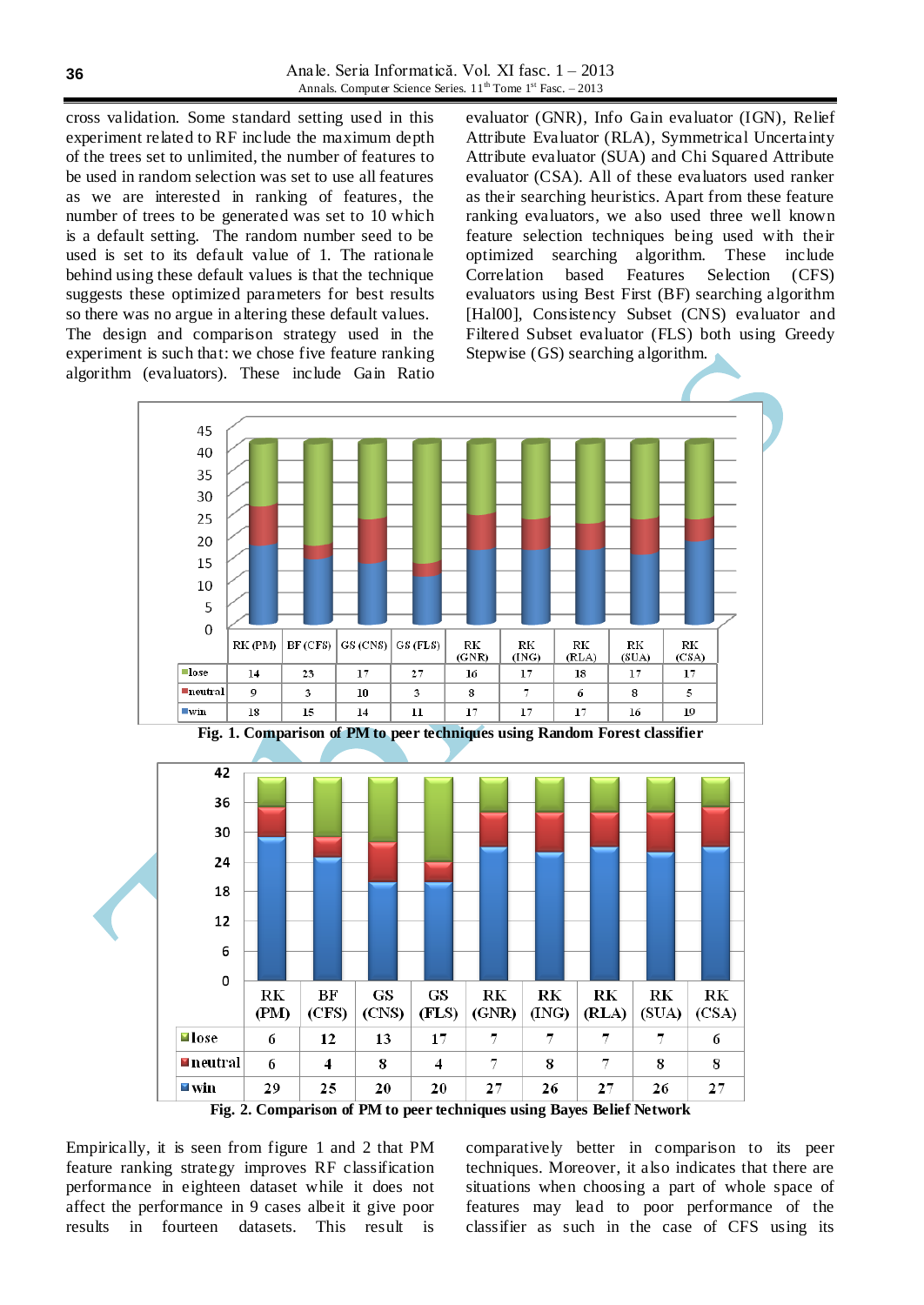optimized BF searching algorithm. More or less, we can also argue in the same way about Classifier subset which acts in the capacity of wrapper techniques in which it tests the intended classifier during the selection of most influential features. In particular our proposed technique produced significantly better performance on BBN classifiers to majority of its peer techniques and better but not significant improvement performance on RF classifiers for six out of eight feature selection techniques.

The figure 2 is indication of amelioration or deterioration of BBN classification accuracy. The figure 2 also supports our proposed technique in general where in 28 dataset the improvement was observed while in 6 dataset, the accuracy was reduced and in 6 dataset the accuracy was neither improved nor reduced. These dataset have been marked by # sign in table. A careful examination of table-1 reveals that the empirical reason for reduction in accuracy for PM in 6 dataset seems to be the small size of dataset albeit we cannot generalize it. The figure 1 and 2 also points out that BBN classifiers is more responsive to change in feature ordering scheme whereas RF classifier has not shown as significant response as compared to BBN.

#### **6. CONCLUSION & DISCUSSION**

Classification is an important technique in expert systems to support the domain experts to identify knowledge out of large volume of data. The performance of such expert systems is greatly influenced by the accuracy of the core classifier used in the underlying design of the system. In pursuit of improvement in the accuracy of classification system, one significant and initiating step is to build the efficient feature reduction strategy. However, there might be situations where the domain expert is interested in retaining all of the features. At this point, idea of feature ranking becomes more useful and interesting. The concept of feature ranking is limited to those classifiers which are quite sensitive to the initial ordering of the input features. Although some well known feature ranking techniques are already available; however, we have shown that improvement in feature ranking is possible while addressing the enhanced accuracy of the classifier. In feature ranking, our proposed technique based on introduced measure Polarization Measure proves itself efficient in Random Forest and notable Bayesian Belief Network classifiers with the experimental results presented. Previously, chi square and information gain feature ranking algorithm were shown to be effective in producing better results. However previous results [E+07] were having asymptotic complexity of  $O(n^2)$ , but we have

improved it up to  $\Theta$ (nxLog(n)) in worst case. We in this study have shown our result to comparatively better to not only chi square and info gain but also some other well known ranking techniques. Moreover, previously the technique was restricted to only BBN classifier but we applied our technique to both BBN and RF. Thus, achieving better results in circumstances with inclusion of all of the features by a machine learning technique seems to justify the proposed technique. In future work, we can extend this work in such a way that an ensemble would be introduced which will comprise of all of these six ranking features including the proposed technique based on proposed measure "Polarization Measure".

#### **7. REFERENCES**

- [AN07] **A. Asuncion, D. Newman** *UCI repository of machine learning databases, university of California*, deptartment of information and computer science, Irvine, CA, 2007: [http://www.ics.uci.edu/~mlearn/{MLR}](http://www.ics.uci.edu/~mlearn/%7bMLR%7depository.html) [epository.html.](http://www.ics.uci.edu/~mlearn/%7bMLR%7depository.html)
- [Bre01] **L. Breiman** *Random forests*. J. Mach. Learn. 2001: 45: 5–32.
- [Bun92] **W. Buntine** *Learning classification trees.* Statistics and Computing,1992: 2: 63–73.
- [B+11] **M. Berks, Z. Chen, S. Astley, and C. Taylor** - *Detecting and classifying linear structures in mammograms using random forests,* IPMI 2011: LNCS 6801, pp. 510–524.
- [Car09] **A.M. Carvalho** *Scoring function for learning bayesian networks, Technical report, INESC-ID Tec*. Rep.2009: 54.
- [CH92] **G. Cooper, E. Herskovitz** *A Bayesian method for the induction of probabilistic networks from data,* Machine Learning, 1992: 9: 309-347.
- [CMH03] **D.M. Chickering, C. Meek, D. Heckerman** - *Large-sample learning of Bayesian networks is NP-hard,* in: Proceedings of the 19th Conference on Uncertainty in Artificial Intelligence, Morgan-Kaufmann, 2003: pp. 124–133.
- [CSG04] **R. Cano, C. Sordo, J.M. Gutie´rrez** *Applications of Bayesian networks in meteorology,* Advances in Bayesian